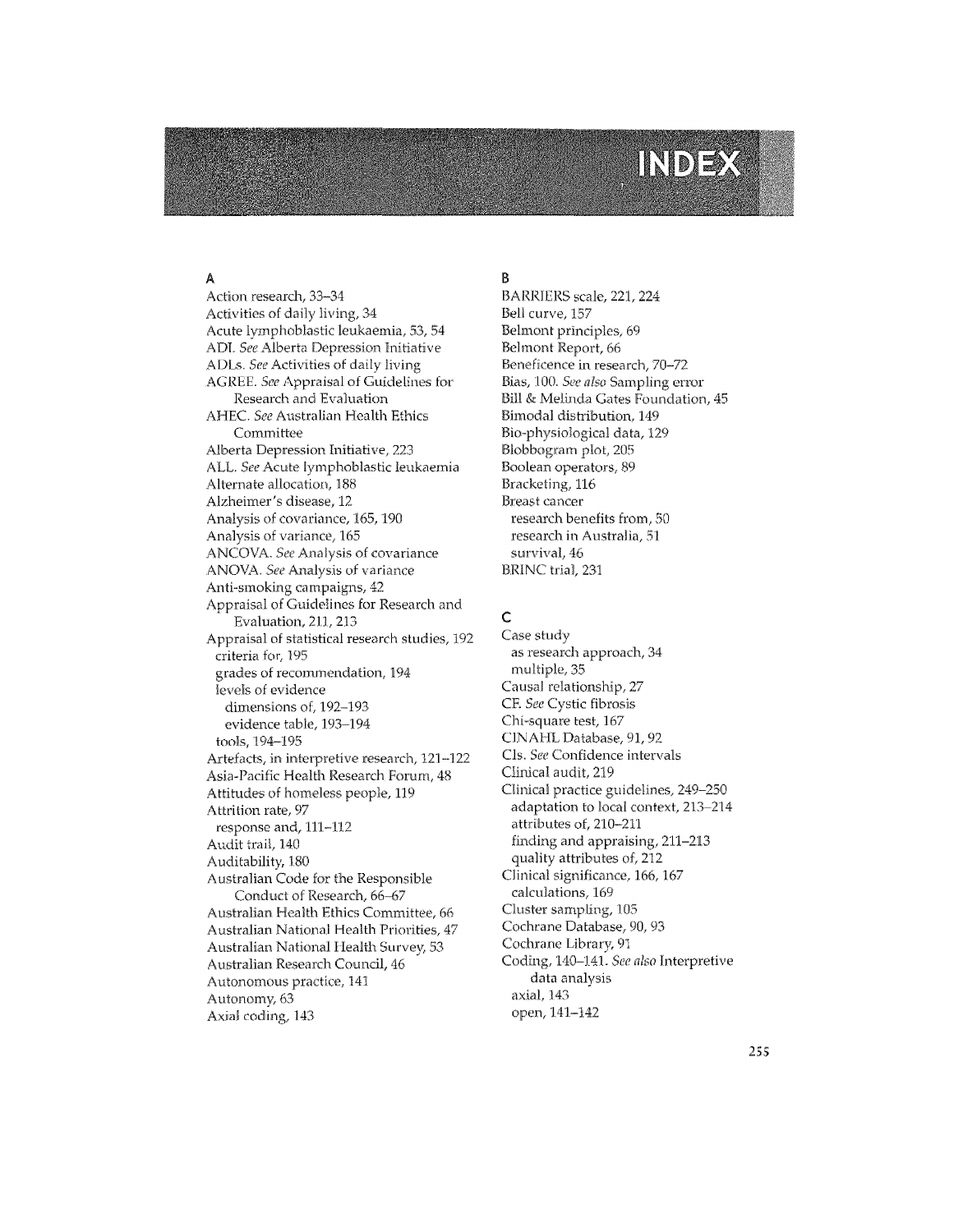Cohort designs, 28. *See also* Longitudinal study Communication difficulties, 67-68 Concurrent sampling, 112 validity, 184 Conduct and Utilisation of Research model, 228, 229 Confidence intervals, 161-162 ConfirmabiIity, 180 Confounding variables statistical control of, 190 study designs differences in study conditions, 191-192 expectations of study outcomes, 190-191 pre-existing differences in study groups, 187-190 Consent, 69 Construct validity, 183 Constructivist methodology, in research, 19 Consumer-driven research,55-56 Consumers demand choice, 55 **Content** analysis, 144 validity, 183 Contingency table, 152 Continuous data, 123 Control group, 28 Convenience sampling, 100 Correlation studies, 30-31,152,154 Credibility, 180 Criterion-related validity, 183, 184 Critical appraisal checklists, 194, 244 Critical social theory, 12, 19 Cronbach's alpha, 185-186 Cross tabulations, 152 CURN modeL *See* Conduct and Utilisation of Research model Curvilinear relationship, 154, 155 Cystic fibrosis, 53, 54

# D

Data analysis, 136 in interpretive research studies, 144 in mixed methods research, 168-170 Data collection in mixed methods research, 133-134 in statistical research measurement, 122-124 scales, 124-127 techniques, 127 documents and diaries, 132-133 observation, 127-130 questionnaires, 131-132 self-report data, 130-131 structured interviews, 132 within action research cycle, 33 Data consistency, 130 Data distribution, 156 Data generation in interpretive research, 116-117 in mixed methods research, 133-134 Data organisation, 139-140 Data sampling, 113 Database searching Boolean operators for, 89 manual searching, 9J-92 of useful documents, 90-91 results of, 90 using Medline, 88-89 Death rates, from circulatory diseases, 41 Declaration of Helsinki, 64. Degrees of freedom *(dj),* 164, 181 Descriptive research designs, 30 Descriptive statistics, 147-155 Diabetic diet, 7 Diagramming, 144. *See also* Interpretive data analysis Diaries for statistical research, 133 Direct observation, 129. *See also* Data collection Discordance, 82 Discourse analysis, 121, 144 Discriminant validity, 184 Disease prevention, 54-55 Distress, 60 Documents. *See also* Interpretive research for statistical research, 132 used in interpretive studies, 120

#### E

EBSCO databases, 83 ED, *See* Emergency department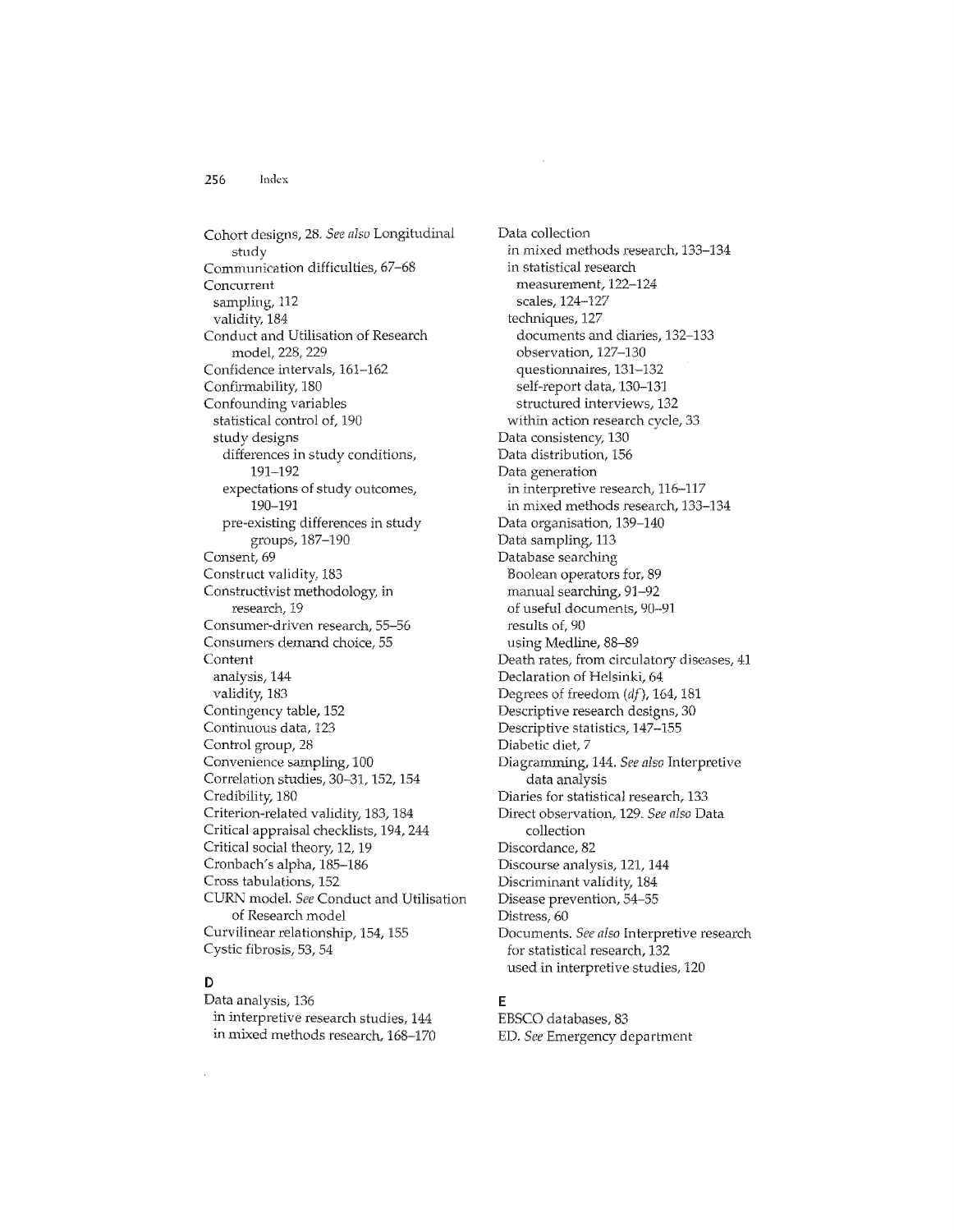Education campaigns, 42 Electronic databases. 84-85 Electronic search, 85 of useful documents, 90-91 Epidemic of meningococcal disease,  $52 - 53$ Ethical guidelines, 58, 64-67 Ethical issues, 59 Ethical principles, 63 Ethnography, 21 Evidence implementation plan, 226-228 **BRINC** trial. 231-232 evaluation, 230-234 implementation, 228-230 proposals and, 252-253 questions for framing, 226 Evidence summaries, 207-210 exploring, 209 healthcare organisations, 207 Evidence, categories of, 83 Evidence, reviews of interpretive, 200-201 narrative, 201-202 systematic, 202-203 judging quality of, 205 meta-analysis, 204-205 publication bias, 206 resources for, 206-207 Evidence-based healthcare decision-making, 9 resources, 82 electronic databases, 83-85 professional journals, 82-83 Evidence-based midwifery, 7 Evidence-based occupational therapy, 7 Evidence-based practice, 6, 7. See also Research barriers to, 9-10, 251 change barriers to, 222 principles for, effective management of, 225 tips for sustaining, 233 model of, 9 steps, 8 Evidence-based recommendations,

218-219

Experimental research, 27 Explanatory statements, 70 Explicit themes, 143 External validity, 109

#### F

Face validity, 183 Factor analysis, 166 Field notes, 21, 120 Fittingness, 180 Focus groups, 119 Focused clinical question PICO as organiser, 86-87 writing, 84-85 Forest plot, 205 Frequency distribution, 156 Frequency histogram, 156, 157

# G

General clinical practice, 3 Generalisability, 109 and applicability, 108-111 German physicians, 59 GIN. See Guidelines International Network Global Forum for Health Research, 44 Global population, 44 Glycaemic index foods, 7 Google, 93, 94 Grounded theory, of research,  $22 - 23$ Group discussion, 119. See also Interviews Guidelines International Network, 211

### $H$

Hawthorne effect, 129 Health determinants of, 42 in developing countries, 41 indicators of, 41 information, 55 promotion, 54-55 services, 43 Health and Disability Ethics Committees, 68 Health professionals, 3, 8, 21

257

Index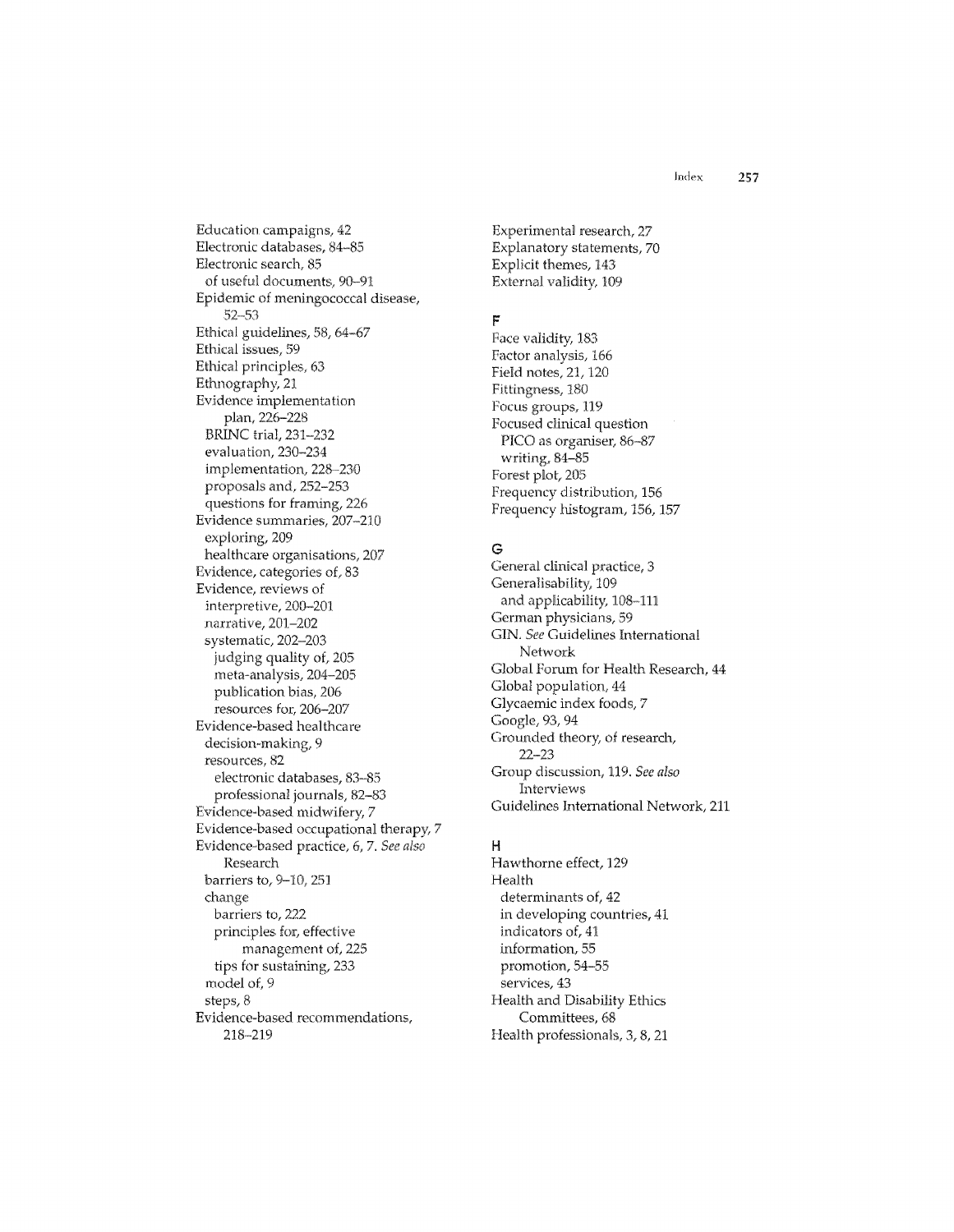Health research, 43-44 areas of, 43 collaboration in, 47-48 determining trends in, 48-49 prevalence and profile, 50, 52 rising trends, 52-53 visibility, 53-54 investment in, 44-45 programs in media, 49 setting priorities, 45 Health Research Council, 45, 46, 53 Health Services Technology/Assessment Texts, 84 Health trends, 40 changes in, 42 in high-income countries, 41 of lung cancer, 42 reflecting broader healthcare and, 42 Health-promoting interventions, 42 Healthcare consumers, 55. See also Consumer-driven research Healthcare decisions, 3 Healthcare products, 48 High-income countries, 41 Historical research, 22 use of text in, 121 Historiography, 22 HRC. See Health Research Council HREC. See Human Research Ethics Committees HSTAT. See Health Services Technology/ **Assessment Texts** Human Research Ethics Committees, 68 Hypothesis testing, 159-160 error in, 163

# $\mathbf{I}$

ICD codes, 40 ICIHRP. See International Collaborative Indigenous Health Research Partnership Impact theories, 224 Implementation plan, 227-230. See also Conduct and Utilisation of Research model Implementation science, 225 In vivo codes, 141

In-depth interviews, 117 Indirect observation, 129. See also Data collection Inferential statistics, 155-159 Institutional Review Board, 68 Instrument. See also Statistical research reliability, 184-186 validity, 183 Intelligence quotient, 158 Intention to treat analysis, 112 Inter-professional respect, 141 Inter-rater reliability, 186 Internal consistency, 185 International Collaborative Indigenous Health Research Partnership, 47 Internet search engine, 93 Internet searching, 92-94 Internet-based information, 92 Interpretive data analysis, 137-139 methods of, 140 coding, 141-142 diagramming, 144-145 memoing, 141, 143 thematic analysis, 143-144 Interpretive data sources, 117 artefacts, 121-122 documents and literature, 121 fieldnotes, 120 in-depth interviews, 117-119 Interpretive findings, 145-146 Interpretive research, 19-20 criteria for appraising, 182 findings, 146 principle interpretive methodologies,  $20 - 21$ ethnography, 21 grounded theory, 21-22 historical research, 22 phenomenology, 22 quality in, 178-182 umbrella of, 20 Interpretive researchers, 110 Interpretive reviews, 200-201 Interpretivism, 11, 12 Interval level, 123. See also Measurement Interviews, 118-119. See also Data collection; Interpretive research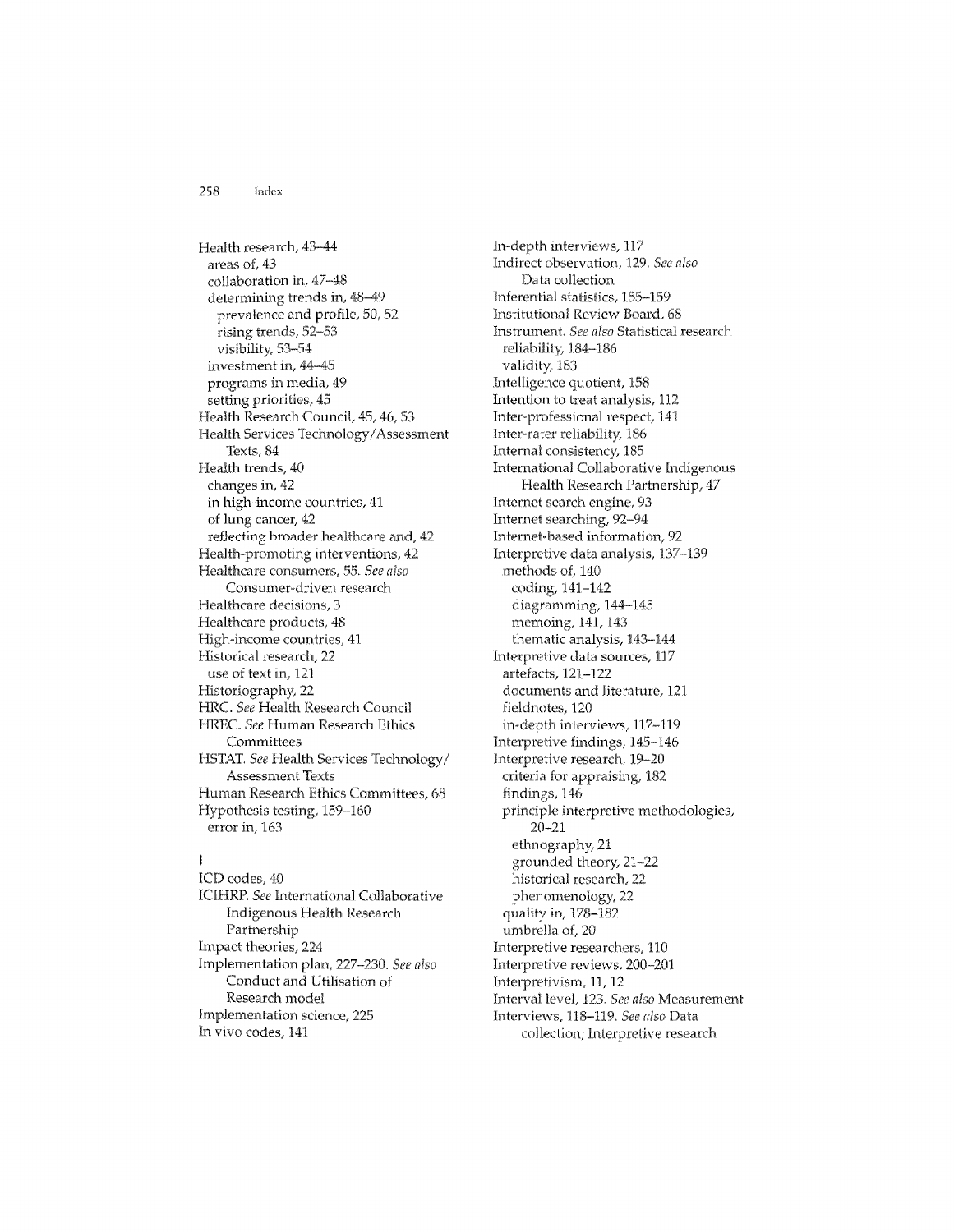highly-structured, 117 recordings of, 119 semi-structured, 118 transcript, 140 IQ. See Intelligence quotient IRB. See Institutional Review Board

#### -1

JBI Best Practice summaries, 208 Joanna Briggs Institute (JBI), 84, 201 Jurisdictions, 73 Justice, 72

# K

Kruskal-Wallis test, 167 Kuder-Richardson 20 (K-R 20), 185

# L

Language of health care, 10-11 of interpretive research, 19 Legal issues, questions to guide, 75 Legal regulation of research, 73 Likert scales, 124-126, 126 Longitudinal study, 28, 29

#### M

Malayan emergency, 22 Mammography screening, 50 MANCOVA. See Multiple analysis of covariance Mann-Whitney U test, 167 MANOVA. See Multiple analysis of variance Matching pairs, of participants, 189 Measurement concept, 122 levels of, 122-125 Measures of central tendency, 148-150 Measures of variability, 150 Median, 149 Medical research compulsory participation in, 71 Medline, 84, 85, 92. See also Database searching indexes documents on cancer, 87 to conduct search, 88-89 Memoing, 141, 143

Meningococcal B epidemic, 52-53 Mental health, 53 Meta-analysis, 169, 204, 207. See also Evidence, reviews of Meta-synthesis, 200 Method, define, 14 Methodology, define, 14 Microsoft Word®, 139, 141 Mind map, 145 Mixed methods research, 31-33 advantages and disadvantages of, 35 designs, 14 quality in, 196 sampling continuum, 112 Mode, 148, 149 Mortality rates, 41 Multi-stage sampling, 105 Multilevel sampling, 112 Multimodal distribution, 149 Multiple analysis of covariance, 165, 190 Multiple analysis of variance, 165 Multiple case study, 35 Multiple regression analysis, 166 Multivariate tests, 165

#### N

Naïve subjects, 60 Narrative analysis, 144 Narrative reviews, 201-202 National Ethics Advisory Committee, 67 National Health and Medical Research Council, 46, 47, 66, 67, 192 National Institute for Clinical Excellence, 94, 211 National Institute of Clinical Studies, 210 National Statement on Ethical Conduct in Human Research, 66 Naturalistic Inquiry, 179 NEAC. See National Ethics Advisory Committee Needs analysis, 219-221 for practice change, 220 Netting the evidence, 94. See also Google New Zealand Guidelines Group, 210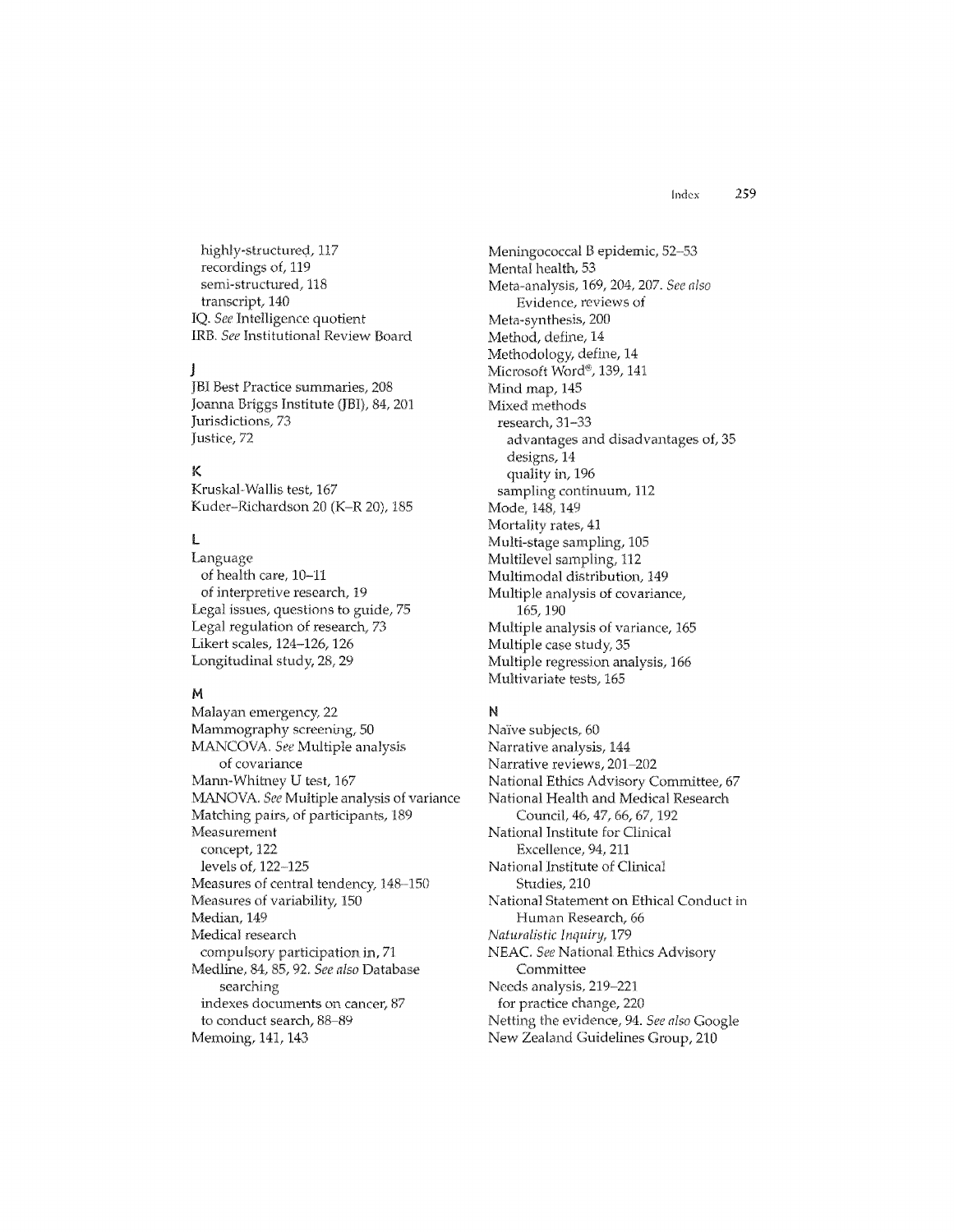New Zealand Public Health and Disability Act 2000, 68 New Zealand research portfolio strategy, 46 NHMRC. See National Health and Medical Research Council NICE. See National Institute for Clinical Excellence NICS. See National Institute of Clinical Studies NNT. See Number needed to treat Non-parametric tests, 164, 166 Non-probability samples, 98-100' convenience quota sample, 100-101 convenience sample, 100 purposive sampling, IDI quota sampling, 100 snowball sampling, 101 theoretical sampling, 102 Normal distribution curve, 157 Null hypothesis, 26,159 Number needed to treat, 167-168 Nuremberg Code, 64-66 Nuremberg trials, 59 NZGG. See New Zealand Guidelines Group

# o

Odds ratio, 169 Ontology, 13 Open coding, 141, 142 Open-ended questions, 118 Operational definition, 25 OR. See Odds ratio Ovid databases, 83

#### P

PAR. See Participatory action research Parametric statistical tests, 164-166 PARiHS framework, 228 Participants in interpretive research, 96 random allocation of, 188 Participatory action research cycle, 20 in clinical practice improvement, 34 Participatory research designs, 20

Patient-centred care, 56 Pearson's  $r$ , 153 Phenomenological analysis, 22 Phenomenology, 22 Philanthropy, 48 Philosophies, 11 Population, 97-98 Positivism, 11, 12 Post-positivistic inquiry, 180 Power analysis, 107-108 Power of statistical study, 106-107 analysis, 107-108 to estimate sample size, 109 appraising power, 108 defining, 106 Pragmatic research designs, 13 Pragmatism, 13 Predictive validity, 184 Principle, of non-maleficence, 63 Probability samples, 98, 99,103 cluster / multi-stage, 105 simple random, 103-104 stratified random, 104-105 systematic, 105-106 Process theories, 224 Professional journals, 74, 82-83 Professionalism, 6 Project management, 228 Prospective statistical research designs, 28 Providing opportunity, 141 Public health, 42 Public-private sector partnerships, 45 Publication, of research study, 83 Published research ethical and legal issues, evaluation, 74-75 PubMed, 84 Purposive sampling, 101

# $\circ$

Q-sort technique, 127 Quantitative research, 23 Quantitising, 169 Quasi-experimental statistical research designs, 28 Queensland Health workforce, 113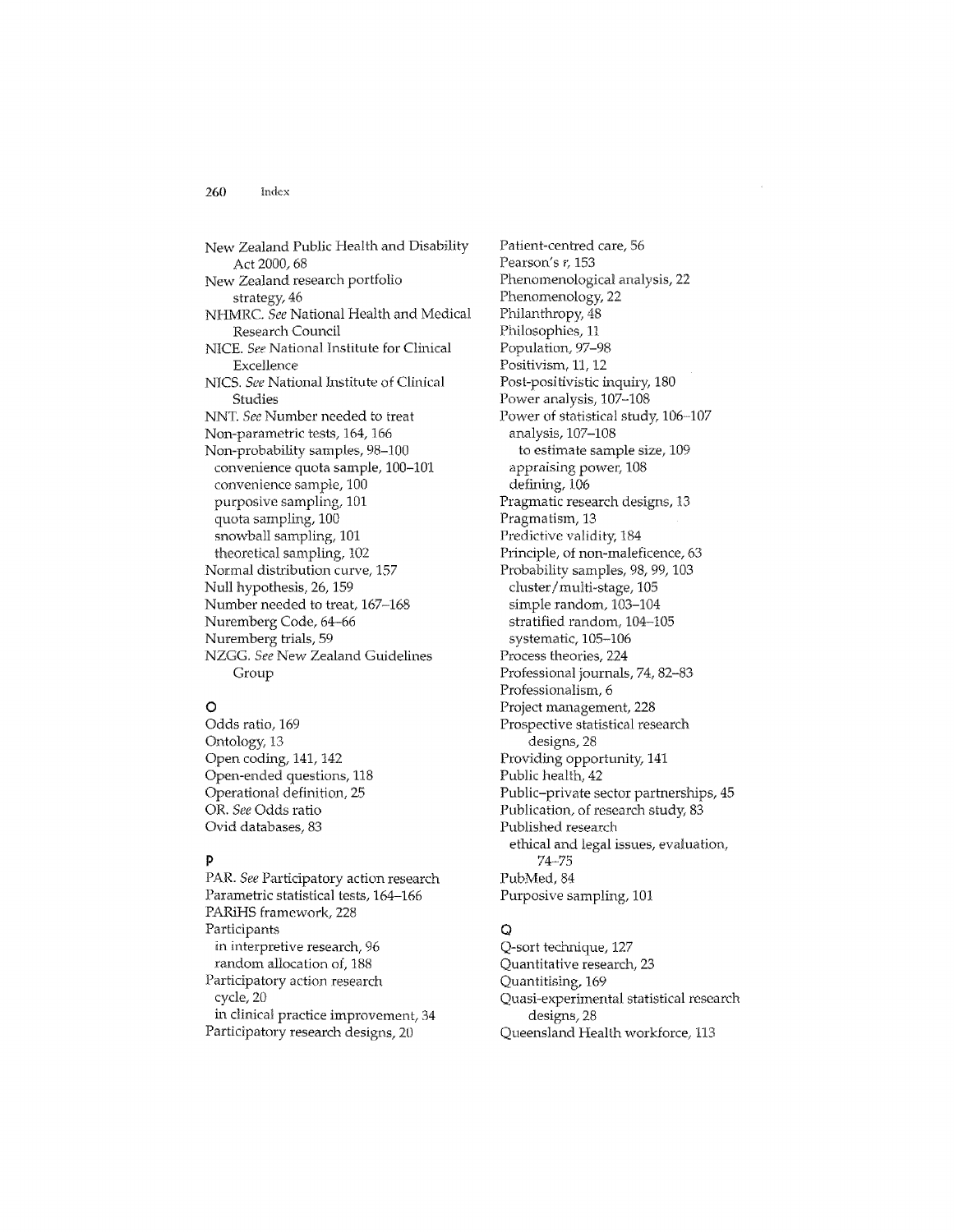Questionnaires, 13'1-132. *See also* Data collection closed-ended/open-ended, 131 Delphi technique, 131 response rates, 132 Quintain, 35 Quota sampling, 100

#### R

Random sampling, 103 Randomised controlled trial, 28, 164, 206 Range, 150 Rate calculation, 40 Rate measures, 40 Rates, of lung cancer in women, 42 Ratio level, 123. *See also* Measurement ReT *See* Randomised controlled trial Reciprocity, 117 Reflexivity, 116 in research, 12 Regression analysis, 165 Relative risk, 169 Representative sample, 28 Research blinding in, 191 common mythical beliefs of, 5 concept of quality in, 178 funding, for 'invisible' conditions, 54 funds, allocation, 54 history of, 5-6 importance, 4-5 into health risk factors, 54 into prevention of obesity, 55 language of, 10-11 legal issues in, 72-74 methodology *vs.* method, 14 report, discussion section, 170-171 statistical *(see* Statistical research) understanding of, 3 Research councils, 45 Research Ethics Committees in the United Kingdom, 68 Research hypothesis, 26-27 Research journal article, 82 Research papers, approach to assess, 243 Research traditions, 11-14, 18 characteristics of, 18

Research, ethics in, 59 ethics committees, 68 guidelines, 64-67 Belmont Report, 66, 67 Declaration of Helsinki, 64 legislation, 66 National organisations for, 67 Nuremberg Code, 64-66 historical perspectives, 59-61, 60 Tuskegee experiment, 60 Willowbrook study, 60 procedures to protect participants, 69 beneficence, 70-72 justice, 72 respect for persons, 69-70 theoretical perspectives, 62 deontological theories, 62-63 ethical principles, 63 teleological theories, 63 Researcher, position, 116-117 Respect for persons, 66, *See also* Autonomy Response rate, 112 Retrospective data, 30 Reviews of research findings, resources for, 247-248 Risks assessment of, 70 factors, 153 in order of severity, 71 modification of known, 54 unforeseen, 71 Rogers's diffusion of innovation theory, 224 RR. See Relative risk

# S

Samples, 97-98 determining quality, 106 in mixed methods studies, 112-113 strategies, 112 to study populations, 97 Sampling error, 103 Sampling frame, 108 Scales, *See also* Measurement Likert scales, 124-126 Q-sort, 127 semantic differential scales, 126, 128 visual analogue scales, 127

Index 261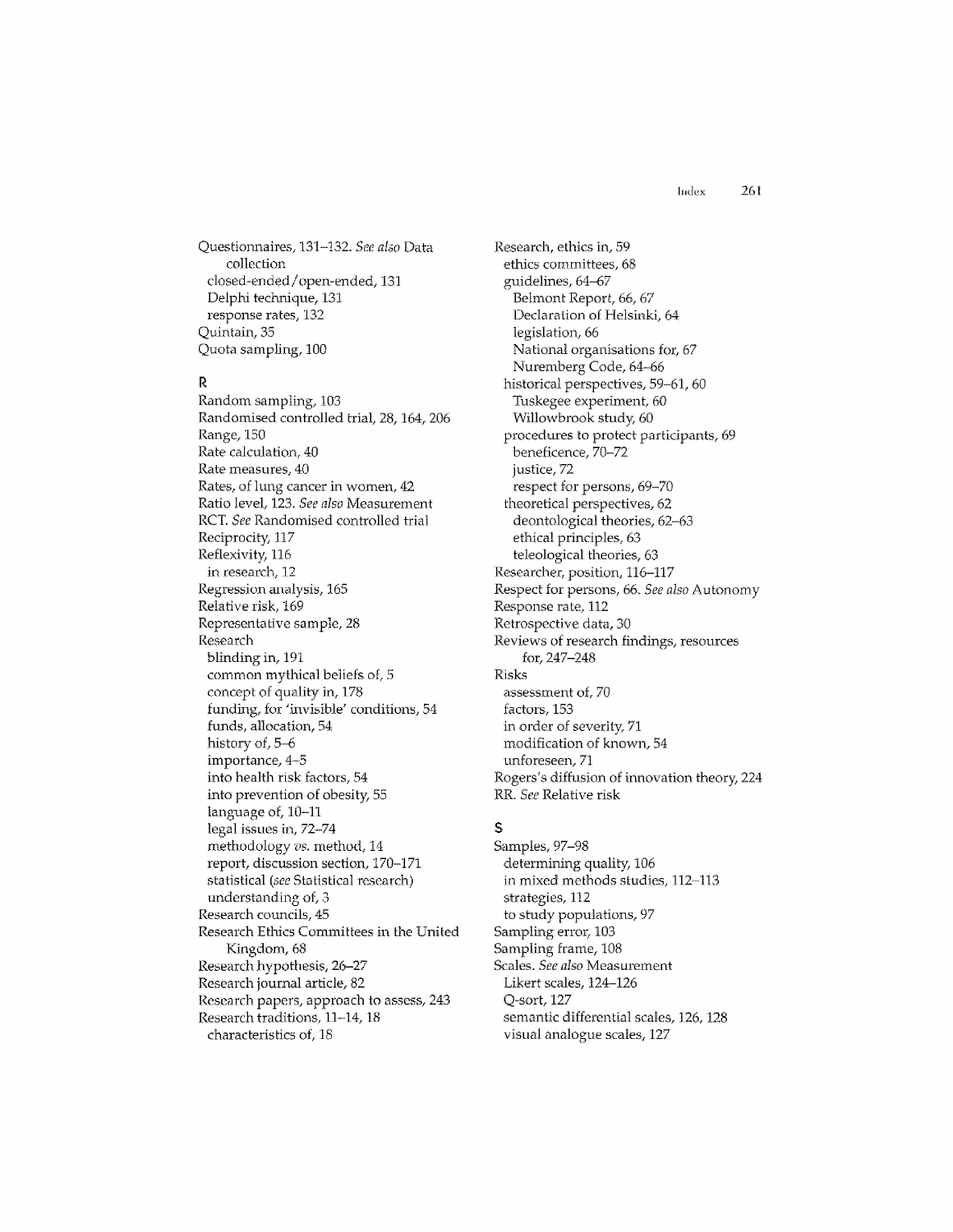Self-examination, 50 Self-report data, 130-131 Semantic differential scales, 126 Semistructured interviews, 118 Sensitive data, 131 Sensitivity, 130 Sequential sampling, 112 Significance level, 107 Silent conditions, 54 Simple random sampling, 103-104 Skewed distribution, 158 Snowball sampling, 101, 102 Social environment, 42 Social justice, 13 Software programs, 139, 201. See also Data organisation Spearman rank coefficient, 167 Spearman's rank correlation coefficient, 153 Specialist clinical practice, 3 Specificity, 130 Spreadsheet software, 139 Square of the correlation coefficient, 154 Standard deviation, 150 Statistical content analysis, 132 Statistical data analysis, 146 methods of, 146-147 descriptive statistics, 147-155 inferential statistics, 156-159 Statistical research appraisal, 192-195 designs, 23, 29 hypotheses, 26-27 populations, 23-24 samples, 23-24 variable, 24-26 quality in, 182 confounding variables, control of, 187-192 content validity, 184 criterion-related validity, 184 data accuracy, 182-183 instrument reliability, 184-186 instrument validity, 183 precision, 182-183 Statistical significance, 159-160 confidence intervals, 161-162

level, 160-161 results application, 162-163 Statistical tests, 164 Stratified purposive sampling, 112 Stratified random sampling, 104-105 Structured interviews, 132 Study power, 107 Study sample, 96 Survey research, 30 Systematic reviews, 202-203 processes for conducting, 245-246 Systematic sampling, 105

# T

T-test, 165 Test-retest reliability, 185-186 Thalidomide and birth defects, 61 Thematic analysis, 143-144. See also Interpretive data analysis Theoretical sampling, 102 Timing outcome evaluation, 231 Trend, in infant mortality rate, 42 Triangulation, 33

#### U

Unethical practices, 61 Unethical research studies, assessment, 62

#### v

Variability, 150 Variables and samples, 241 confounding, control of, 187-192 managing differences, 191-192 managing expectations, 190-191 managing pre-existing differences, 187-190 dependent and independent, 24, 25 extraneous, 24 operationalised, in research report, 25 precise operational, importance for, 26 Variance, 150 VAS. See Visual analogue scales Visibility, 55 Visual analogue scales, 127, 128 Voice recognition technology, 139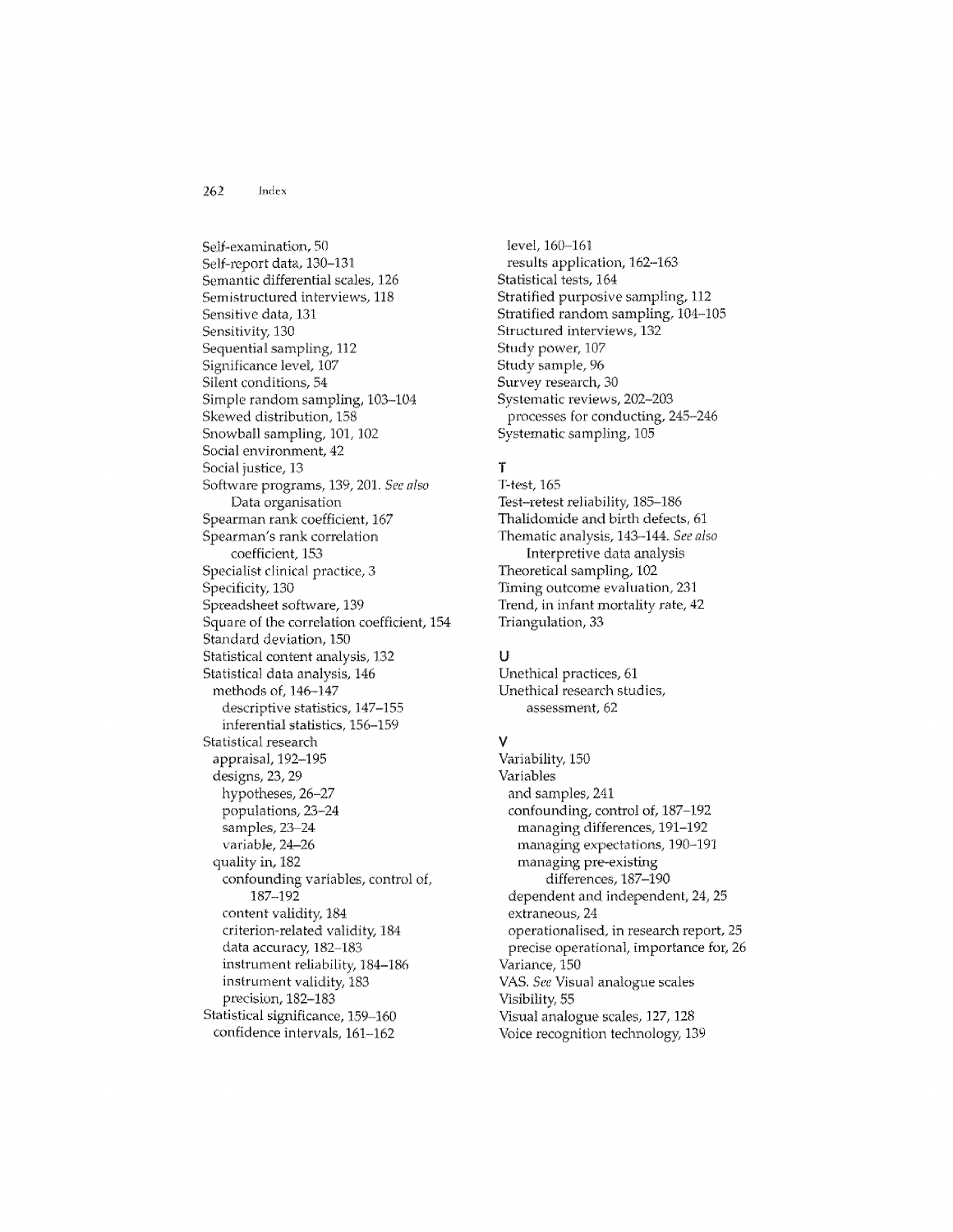Website, evaluating quality, 93 WHO. See World Health Organization WHOSIS. *See* World Health Organization Statistical Information System Wilcoxon matched-pairs test, 167 Women's health researchers, 52 Word processing, 139

Workplace culture, 10 World Bank, 45 World Health Organization, 40 World Health Organization Statistical Information System, 41 Written materials, **121**  Written report, of study, 21

#### W